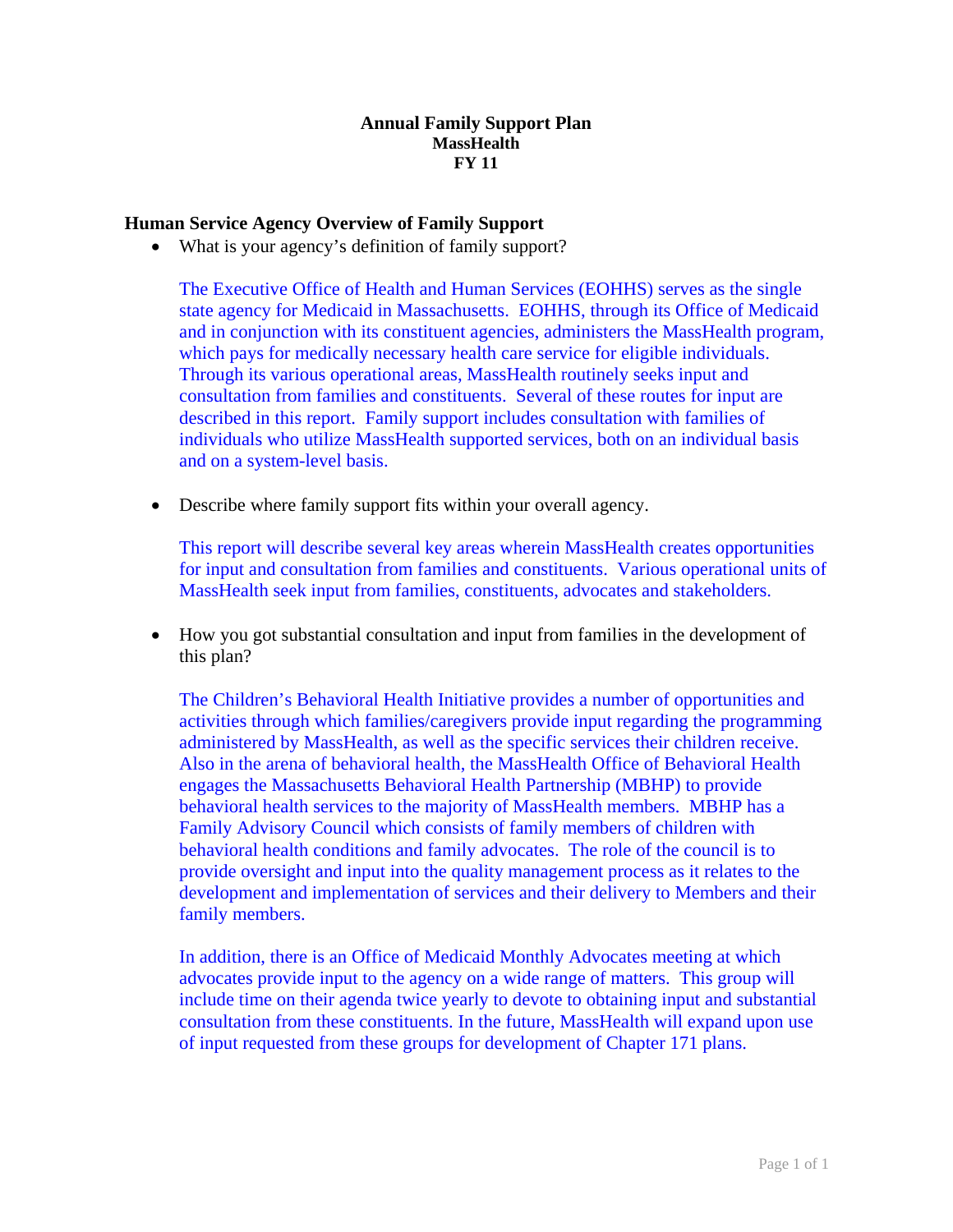Each human service agency will address, as appropriate, the following six focus areas in their Agency Family Support Plan.

- I. Family Empowerment
- II. Family Leadership Development
- III. Family Support Resources and Funding
- IV. Accessing Services and Supports
- V. Culturally Competent Outreach and Supports
- VI. Interagency Collaboration

Each human service agency may add other focus areas based on individual agency interests and priorities.

Under each focus area an agency should list ongoing efforts their agency has undertaken, as well as any NEW developments that occurred this fiscal year as part of their Annual Family Support Plan.

#### **I. Family Empowerment**

What is the agency currently doing to promote or enhance family input or direction in the development of agency policies and procedures, program development, and evaluation of services?

A major focus of family input and direction is through the Children's Behavioral Health Initiative (CBHI). CBHI is an interagency initiative of the Commonwealth's Executive Office of Health and Human Services (EOHHS) whose mission is to strengthen, expand and integrate Massachusetts state services into a comprehensive, community-based system of care, to ensure that families and their children with significant behavioral, emotional and mental health needs obtain the services necessary for success in home, school and community. Initially formed to coordinate implementation of a court ordered remedy, CBHI was developed by EOHHS to go beyond the requirements of the remedial order and to undertake a large-scale interagency effort to develop, over time, an integrated system of state-funded behavioral health services for children, youth and their families.

Key to the remedial order and the CBHI is the principle that families are critical partners in service planning for their children. This is perhaps best exemplified through one of the new behavioral health services offered by MassHealth: Intensive Care Coordination (ICC). The remedy called for the establishment of 32 Community Service Agencies (CSA) to deliver ICC through the Wraparound model of service planning for children and youth with serious emotional disturbance. In Wraparound, a Care Coordinator partners with the parent or caregiver and the identified child to build a Care Planning Team (CPT) that includes "professionals," i.e. therapists, teachers, social workers, and "natural supports," i.e. individuals important in the lives of the family and child such as relatives, friends, etc. Usually the team also includes a Family Partner, a parent/caregiver of a child with special needs, who has been trained to work with families to ensure they receive the services they need. The CPT creates an individualized and holistic service plan that builds upon strengths of the child and family while also addressing their needs. They meet regularly to implement and monitor the plan and make course corrections as necessary in order to meet the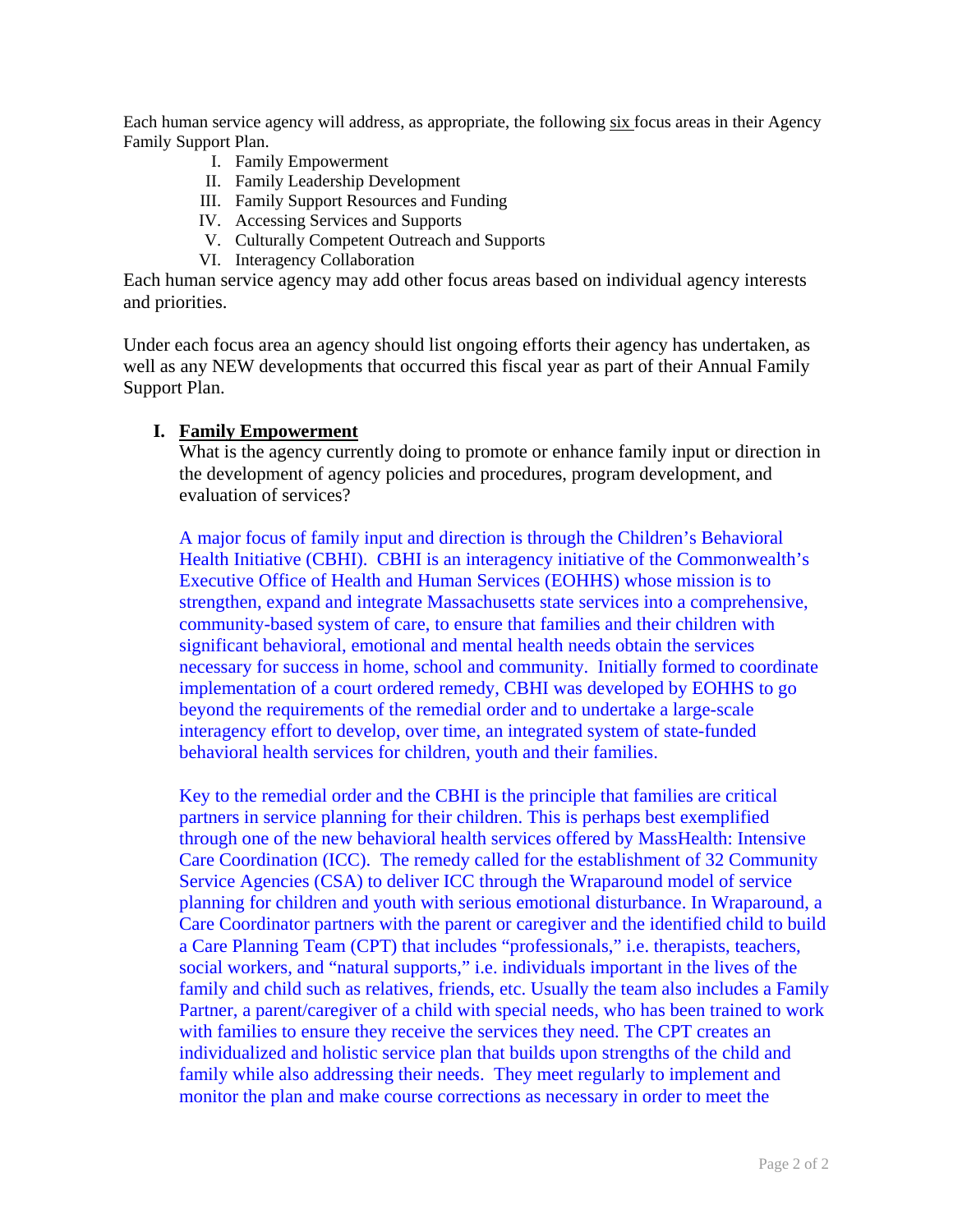family's goals. High Fidelity Wraparound<sup>[1](#page-2-0)</sup> respects the expertise of families and includes them as key decision-makers in service planning for their children.

Regarding evaluation of services, in order to assess how ICC provider practice conforms to High Fidelity Wraparound, MassHealth through its Managed Care Contractors, is using two state-of-the-art assessment tools: the Wraparound Fidelity Index 4.0 (WFI-4) and the Team Observation Measure (TOM). The WFI-4 is completed through confidential telephone interviews with the parent or caregiver. Another example of family input to evaluation of services is through the MBHP Family Advisory Council. Family members provide oversight and input into quality management processes associated with the development, implementation, and delivery of services to MassHealth members.

How will agencies change how they are currently doing business to make their agency and services more family-friendly and provide opportunities for families and individuals to have greater input and influence?

The Children's Behavioral Health Initiative will ensure that family's voices are heard related to evaluation of services utilizing the instruments noted above. Beginning in January 2010, MBHP engaged a vendor that began contacting caregivers of youth to complete the WFI-4. So far, 540 WFI interviews with families and caregivers have been completed. The interviews and the final report will be available in early Fall 2010. Also in January, the CSAs began utilizing the Team Observation Measure (TOM) as an additional evaluation method. The TOM measures adherence to standards of high-fidelity Wraparound during care plan team meetings. Trained raters measure whether specific indicators are in evidence during the care plan team meeting. These ratings are translated into a score for each item as well as a total fidelity score for the session overall. Care Plan Team facilitators must be observed at least twice between January 2 and June 30, 2010.

More generally, the Office of Medicaid Advocates group mentioned above will be requested to devote regular and consistent meeting time to providing input and consultation to MassHealth to support agency efforts to provide flexible supports to families. This group will be tapped to provide input and consultation for development of future Chapter 171 plans.

# **II. Family Leadership**

 $\overline{a}$ 

What training opportunities does the agency currently offer to families/individuals that would enhance their repertoire of skills?

The Children's Behavioral Health Initiative provides an excellent example of opportunities for family leadership; these opportunities provide hands-on experience

<span id="page-2-0"></span><sup>&</sup>lt;sup>1</sup> High Fidelity Wraparound adheres to 10 principles of Wraparound: Family Voice and Choice; Team-based; Natural Supports; Collaboration; Community –based; Culturally competent; Individualized; Strengths-based; Persistence; Outcome-based. For more information please see the [National Wraparound Initiative](http://www.nwi.pdx.edu/) website.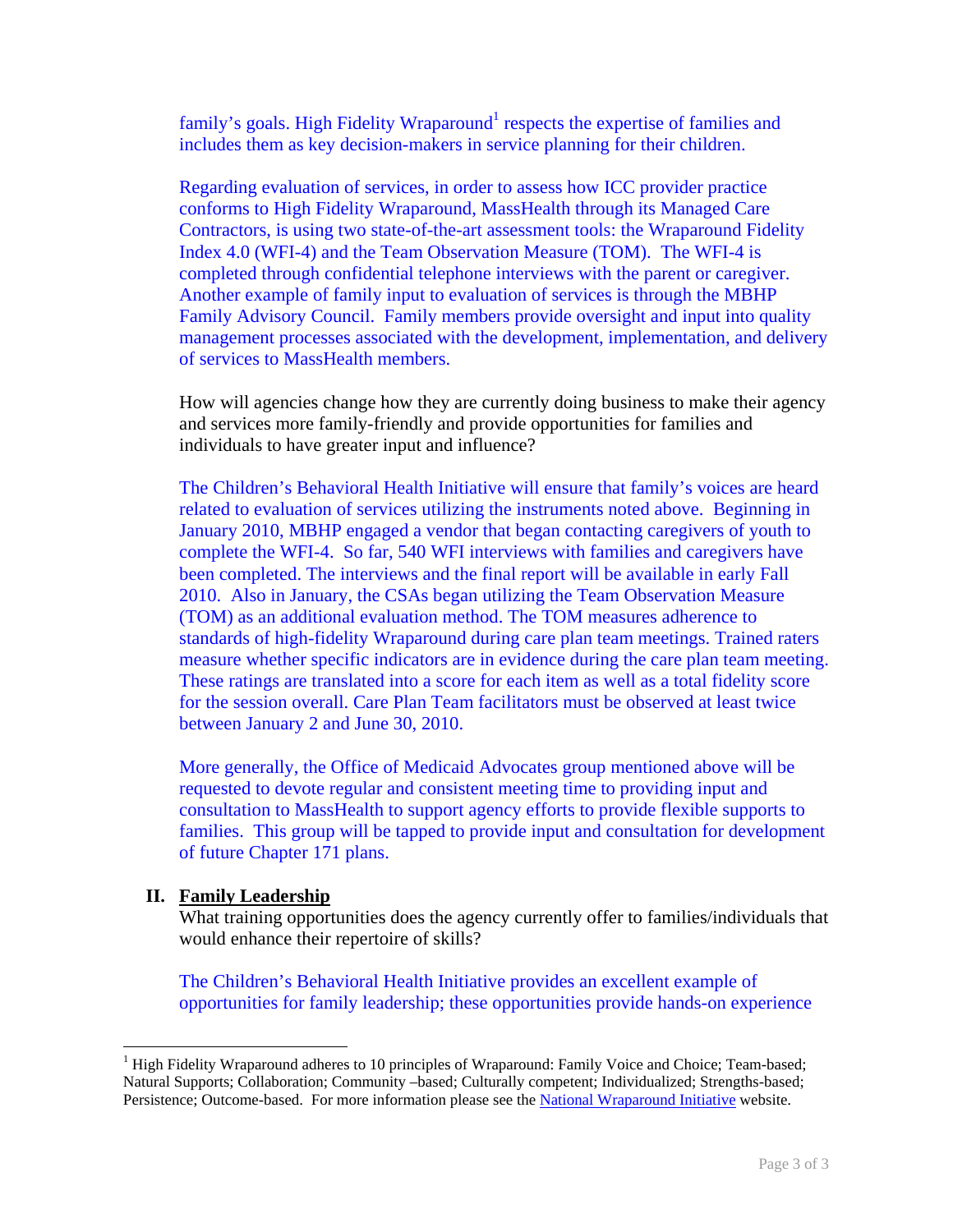and training for families. For example, family/caregivers act as key advisors to Community Service Agencies. MassHealth requires that each CSA develops and coordinates a local Systems of Care Committee, which should include parents/caregivers. The committee supports the CSA's efforts to establish and sustain collaborative partnerships among families, parent/family organizations, traditional and non-traditional service providers, community organizations, state agencies, faith-based groups, local schools, MassHealth and its contracted Managed Care Entities, and other community stakeholders. These committees meet monthly on an ongoing basis. In its advisory role, the Systems of Care Committee assists with:

- Quality management processes that address opportunities to improve the delivery of the CSA services including review of systemic barriers and the identification and fostering of community resources and relationships to promote sustainability;
- Community resource monitoring and development, including identifying and monitoring gaps in services, conducting community asset mapping, building capacity of resources and supports, and improving linkages with the schools and other natural supports in the community; and
- Issues or themes related to the delivery of ICC services that arise from program data that indicate access and coordination barriers. The local Systems of Care Committee provides assistance in navigating access to address needs of youth and families served by ICC. The local Systems of Care Committee does *not* engage in individual level review or management of families engaged in ICC.

What new ideas or proposals would the agency initiate to give families/individuals more opportunities to develop and/or exercise their leadership skills?

The activities being undertaken by the CBHI as described above are relatively new undertakings and, as such, present opportunities for families and individuals to become engaged, to exercise leadership and to hone skills.

#### **III. Family Support Resources and Funding**

What are the current resources/funding that the agency allocates to family support?

As the major health insurer of low income families in Massachusetts, MassHealth is primarily involved in providing resources and funding to support families. Some examples of specific programs may illustrate aspects of this wide-ranging support. For instance, several EOHHS agencies operate waivers that provide support to families. Case management activities are person-centered, have the participant at the core of the care planning team and incorporate input for developing individualized service plans from the individuals being served and, as appropriate, their families. Extensive resources from within the agencies support case management activities and, in particular, support participants in MassHealth waivers. There are currently over 22,000 MassHealth members receiving HCBS through waivers, all of whom receive person-centered case management. Three EOHHS agencies currently operate eight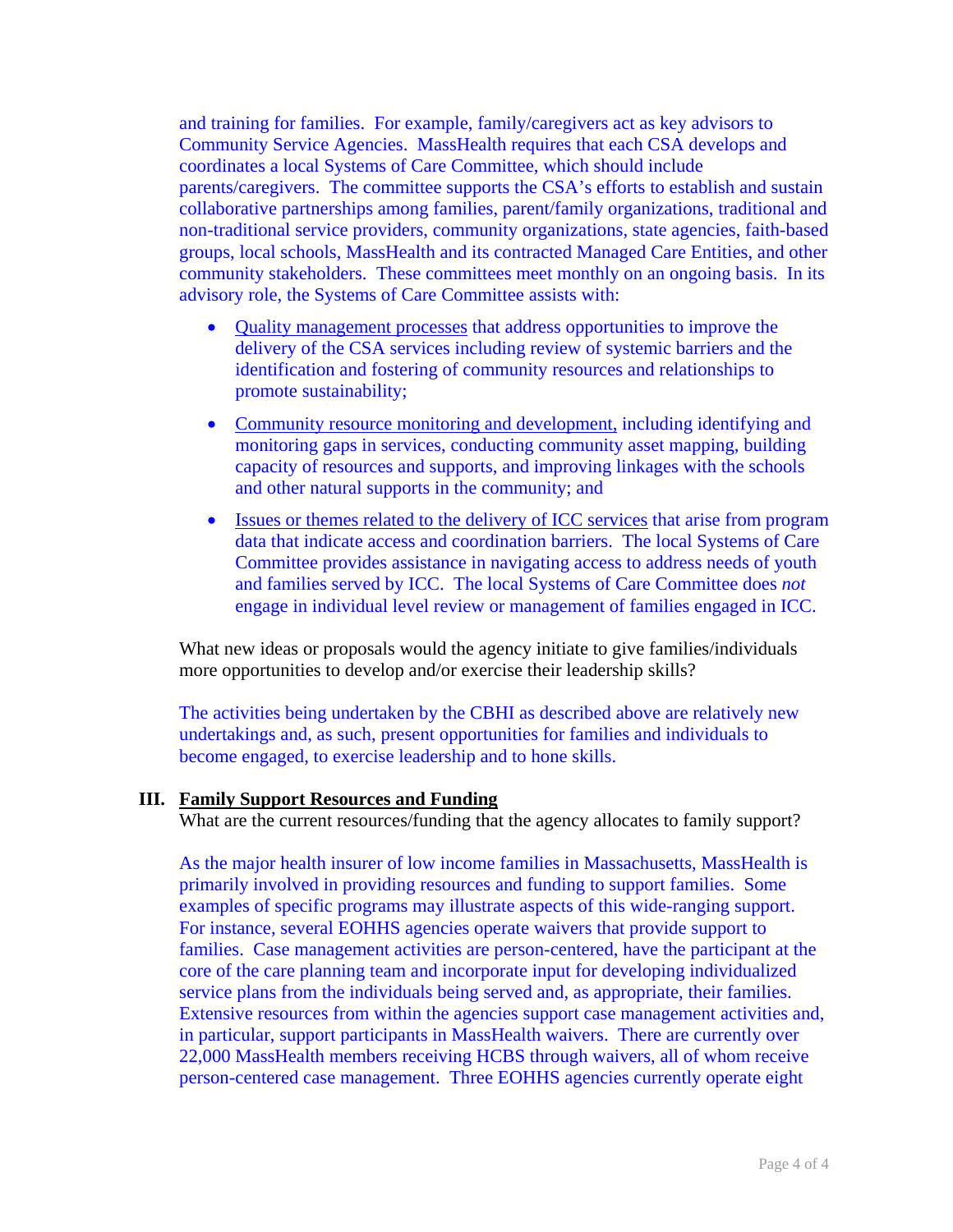different HCBS waivers, including the Department of Developmental Services, the Executive Office of Elder Affairs, and the Massachusetts Rehabilitation Commission. In addition, as described above, all children receiving services through the Children's Behavioral Health Initiative are engaged with intensive care coordination.

What are ways that the agency provides flexible funding to families that allow them to customize their services?

The MassHealth Personal Care Attendant (PCA) program affords members a state plan service that is entirely self-directed. Members who are eligible to receive PCA services choose their personal care attendant, train that worker as they see fit, and arrange service times at their convenience.

Similarly, the Autism waiver, operated through the Department of Developmental Services, provides an excellent example of a program that affords broad flexibility in provision of HCBS to waiver participants. This waiver provides a \$25,000 budget to each participant/family who then will self-direct the services they get and select the providers of such services. Several other waivers provide opportunity for participants to self-direct certain services.

Are there new initiatives proposed to help families design individualized services and supports?

As noted above, involvement of and direction from parents/caregivers and the individual is foundational to CBHI. Intensive Care Coordination, delivered through the Wraparound model of service planning ensures that the child's Care Coordinator partners with the parent/caregiver, the identified child and, in some cases, a Family Partner to form a highly individualized Care Planning Team and holistic service plan that builds upon the child's and family's strengths and addresses their needs. The process is designed to respect and utilize the expertise of families and ensure they are central to service planning decisions.

#### **IV. Accessing Services and Supports**

What are current examples of ways the agency is educating families on how to access services in a timely and effective manner?

New MassHealth members are mailed a MassHealth Enrollment Guide within 14 days of their approval for benefits. The Enrollment Guide discusses MassHealth covered services, including choosing a primary care physician (PCP), prenatal care, emergency care, and specialists, as well as the rights and responsibilities of MassHealth members. In addition, members are provided with tips on the best ways to choose a PCP, how to choose a health plan that works best for them, and what to do after enrolling into a plan, including making an initial appointment with their PCP, getting regular check-ups, notifying their PCP when they have had an emergency room service, etc. MassHealth also has a website for members which includes information about how to choose a health plan and doctor as well as coverage updates, wellness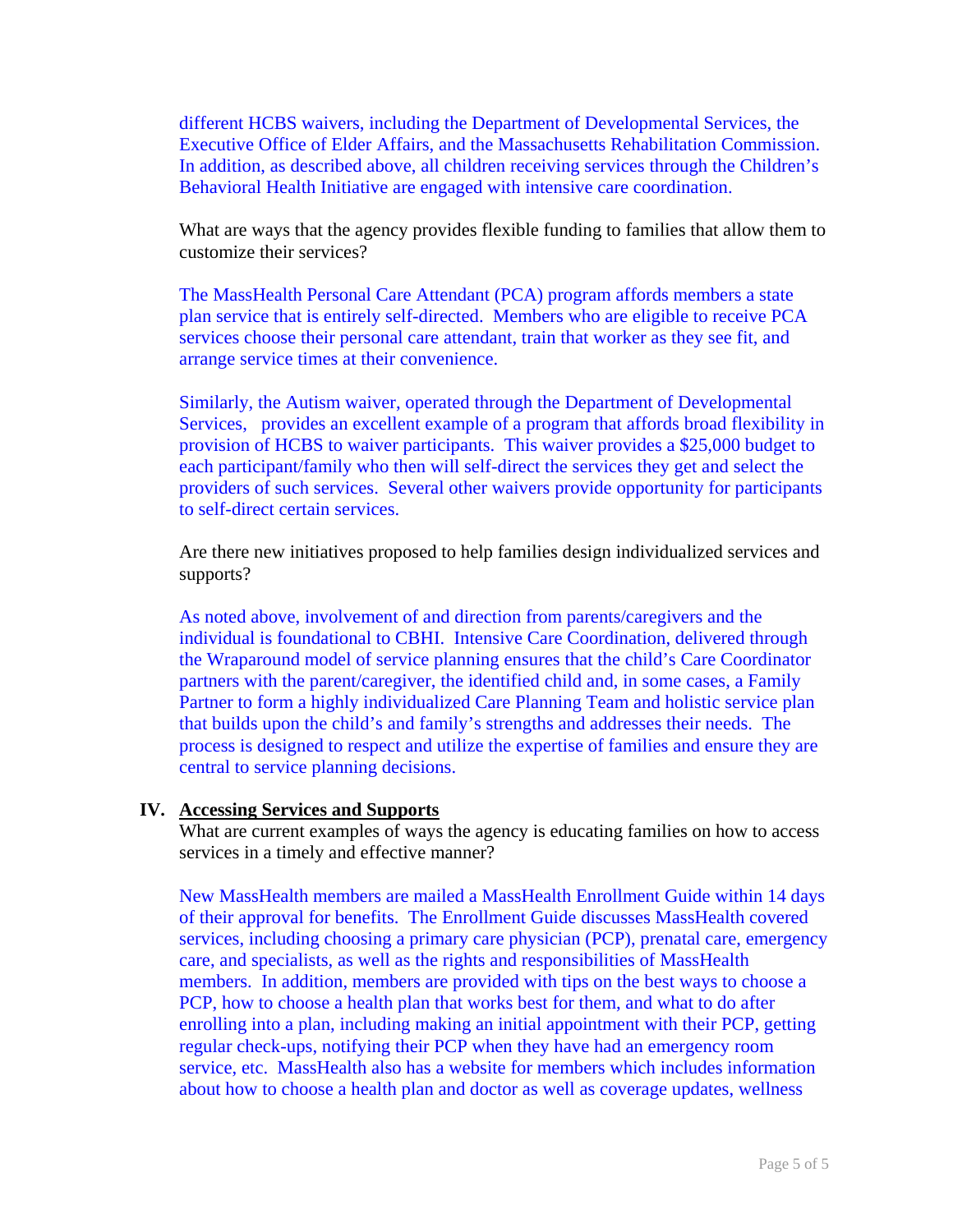information, and tobacco cessation benefits. MassHealth produces publications regarding specific populations, including members aged 65 and older who might be eligible for Senior Care Options, women who are pregnant, children with behavioral health issues, etc and what they should do to utilize the services that are available for their specific situation.

 What are some illustrations of different services and resources which promote good access to information and referral?

MassHealth produces various booklets and brochures, as described above, to promote access to information and referral. In addition, the MassHealth website has a section specifically dedicated to information for MassHealth members. This link includes information on choosing a health plan and doctor, the MassHealth card, covered services, coverage updates, wellness, and applications and forms. MassHealth has also now created the functionality for members to manage their MassHealth and other health assistance benefits online through "My Account Page." This allows members to see and update information about their household benefits without having to call MassHealth. Members also have access to local Enrollment Centers where they are able to walk-in and speak with MassHealth representatives regarding eligibility for MassHealth. MassHealth manages a grant program for community-based organizations that conduct outreach enrollment and retention to MassHealth families. This program is discussed in more detail in Section V.

What new initiative(s) will the agency undertake to promote good local access to information and resources?

The Centers for Medicare and Medicaid (CMS) has promoted the production, availability and delivery of linguistically appropriate information and services through the Children's Health Insurance Program Reauthorization Act which provides for increased federal matching funds for translation and interpretation services. MassHealth takes advantage of the opportunity for this increased funding, as feasible, in the provision of such services to individuals and families.

# **V. Culturally Competent Outreach & Support**

What are the current activities or services that the agency offers that ensure culturally appropriate access and supports to ethnically, culturally, and linguistically diverse families and individuals?

MassHealth is continually striving to ensure that outreach to families and individuals is linguistically appropriate, and culturally competent. The MassHealth Publications Department works to publish materials in multiple languages and to ensure that individuals who may speak diverse languages are informed of the importance of various notices.

Our MassHealth Customer Service Unit hires representatives that are bilingual. These representatives are able to speak a variety of languages including Spanish, French,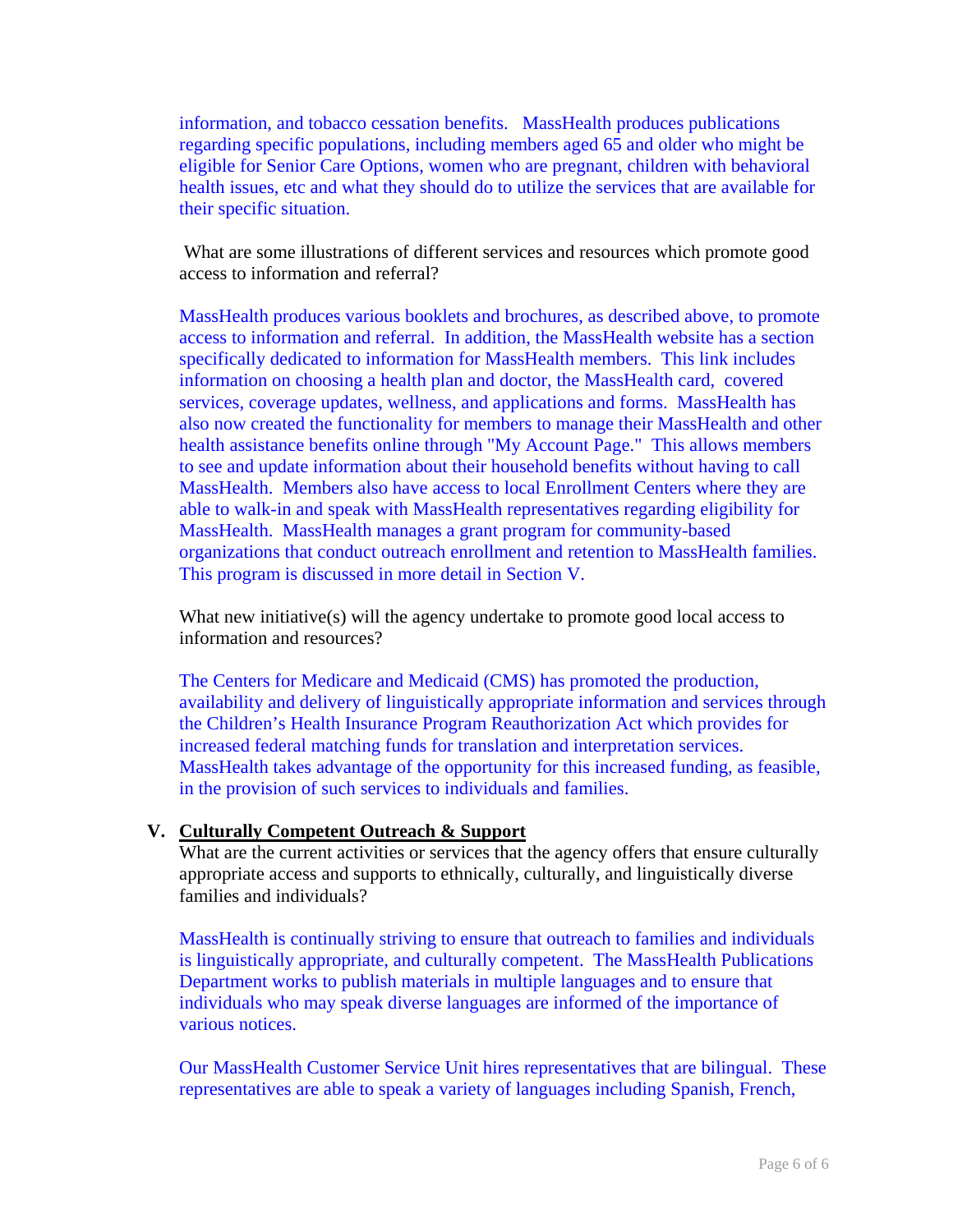Portuguese, Vietnamese, Cantonese, Russian, Cape Verdean, etc. All customer service representatives are trained on how to handle calls from individuals with limited English proficiency. Interpreters are available if there are no available customer service representatives on staff that speak the caller's language. The MassHealth Enrollment Center's staff members are trained on how to use Language Line services for non-English speaking members. MassHealth provides applicants and members their rights and responsibilities through the Member Booklet and the MassHealth & You guide which are part of the application in various languages. The MassHealth Fact Sheet is also translated into various languages. MassHealth managed care organization contracts require the managed care organizations to participate in any EOHHS efforts to promote the delivery of services in a culturally competent manner to all members, including those with limited English proficiency and diverse cultural and ethnic backgrounds.

What new ideas/initiatives will the agency propose to outreach and meet the needs of culturally diverse families and individuals?

The Office of Medicaid has managed and plans to continue managing grants made to community-based organizations that conduct outreach, enrollment and retention work with Massachusetts families for all health insurance programs available through health care reform, including MassHealth. MassHealth has awarded \$2.5 million in funding to 51 community organizations statewide through this program for SFY 2010. Grantees serve both rural and urban settings and focus on various target populations including but not limited to: members of various ethnic & racial minority groups (such as: African immigrants, Latinos, South Asians, Brazilians, Native Americans, Haitians, and the Arabic community) individuals with limited English proficiency, individuals with chronic disease conditions, homeless individuals, small business owners, low-moderate income residents, immigrants/refugees, medically underserved individuals, individuals of color, public housing residents, faith-based communities, self-employed persons, seasonal workers/migrant workers, disabled individuals, underinsured/uninsured, deaf and hard of hearing individuals, underemployed/unemployed, LGBT communities, battered women, low-literacy, atrisk youth, pregnant women, and the working poor. The grant recipients use multiple venues that are linguistically and culturally appropriate to engage individuals, families, and children. Examples of the language and ethnic capacity of our outreach partners are Albanian, Akan, American Sign Language, Armenian, Arabic, Amharic, Bengali, Bosnian, Burmese, Cambodian, Chinese, Cape Verdean Creole, Cantonese, Croatian, Dominican, Ethiopian, Fulani, French, German, Haitian Creole, Hindi, Housa, Hebrew, Igbo, Itsekiri, Italian, Japanese, Khmer, Kikuwu, Kalabari, Korean, Laotian, Portuguese, Portuguese-Brazilian, Polish, Russian, Swahili, Salvadoran, Somali, Spanish, Temne, Twi, Vietnamese, Wampanoag, Yoruba.

### **VI. Interagency Collaboration**

What are the current activities that the agency is collaborating with other EOHHS agencies to promote more effective service delivery and maximization of resources?